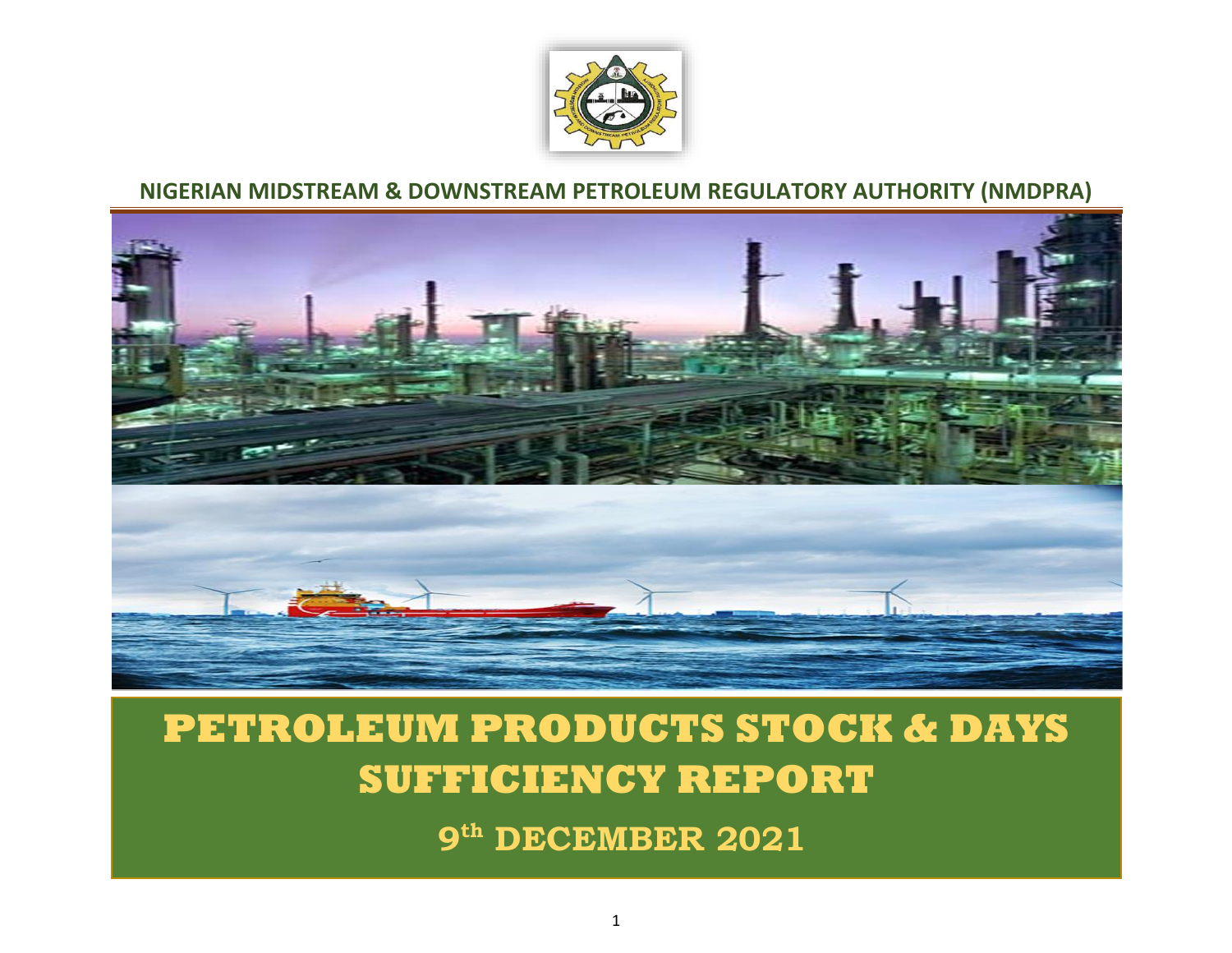

## **NIGERIAN MIDSTREAM & DOWNSTREAM PETROLEUM REGULATORY AUTHORITY (NMDPRA)**

| $\overline{\mathbf{1}}$<br><b>PETROLEUM PRODUCTS STOCK &amp; DAYS SUFFICIENCY DATA</b> | 12/9/2021     |                |             |             |             |                |                 |  |  |
|----------------------------------------------------------------------------------------|---------------|----------------|-------------|-------------|-------------|----------------|-----------------|--|--|
|                                                                                        |               |                |             |             |             |                |                 |  |  |
|                                                                                        | <b>PMS</b>    | <b>HHK</b>     | <b>AGO</b>  | <b>ATK</b>  | <b>LPFO</b> | <b>BITUMEN</b> | <b>BASE OIL</b> |  |  |
| <b>LAND BASED</b>                                                                      |               |                |             |             |             |                |                 |  |  |
| STOCK(LTRS) = CLOSING                                                                  |               |                |             |             |             |                |                 |  |  |
| STOCK + DEAD STOCK                                                                     | 954,907,630   | 26,004,495     | 315,921,995 | 91,528,870  | 2,616,892   | 22,024,416     | 59,001,632      |  |  |
| <b>MARINE STOCK (LTRS) =</b>                                                           |               |                |             |             |             |                |                 |  |  |
| AT BERTH+OFFSHORE                                                                      | 1,395,391,582 | $\blacksquare$ | 44,342,681  | 8,849,150   | ٠           | $\blacksquare$ | $\blacksquare$  |  |  |
| <b>TOTAL STOCK (LTRS)</b>                                                              | 2,350,299,212 | 26,004,495     | 360,264,676 | 100,378,020 | 2,616,892   | 22,024,416     | 59,001,632      |  |  |
|                                                                                        |               |                |             |             |             |                |                 |  |  |
| <b>LAND BASED STOCK</b>                                                                |               |                |             |             |             |                |                 |  |  |
| $(DAYS) =$                                                                             |               |                |             |             |             |                |                 |  |  |
| <b>OPS + DEAD STOCK</b>                                                                | 17.05         | 35.14          | 22.57       | 30.51       | 9.35        | 81.57          | 159.46          |  |  |
| <b>MARINE STOCK (DAYS) =</b>                                                           |               |                |             |             |             |                |                 |  |  |
| AT BERTH+OFFSHORE                                                                      | 24.92         | 0.00           | 3.17        | 2.95        | 0.00        | 0.00           | 0.00            |  |  |
| <b>TOTAL STOCK (DAYS)</b>                                                              | 41.97         | 35.14          | 25.73       | 33.46       | 9.35        | 81.57          | 159.46          |  |  |